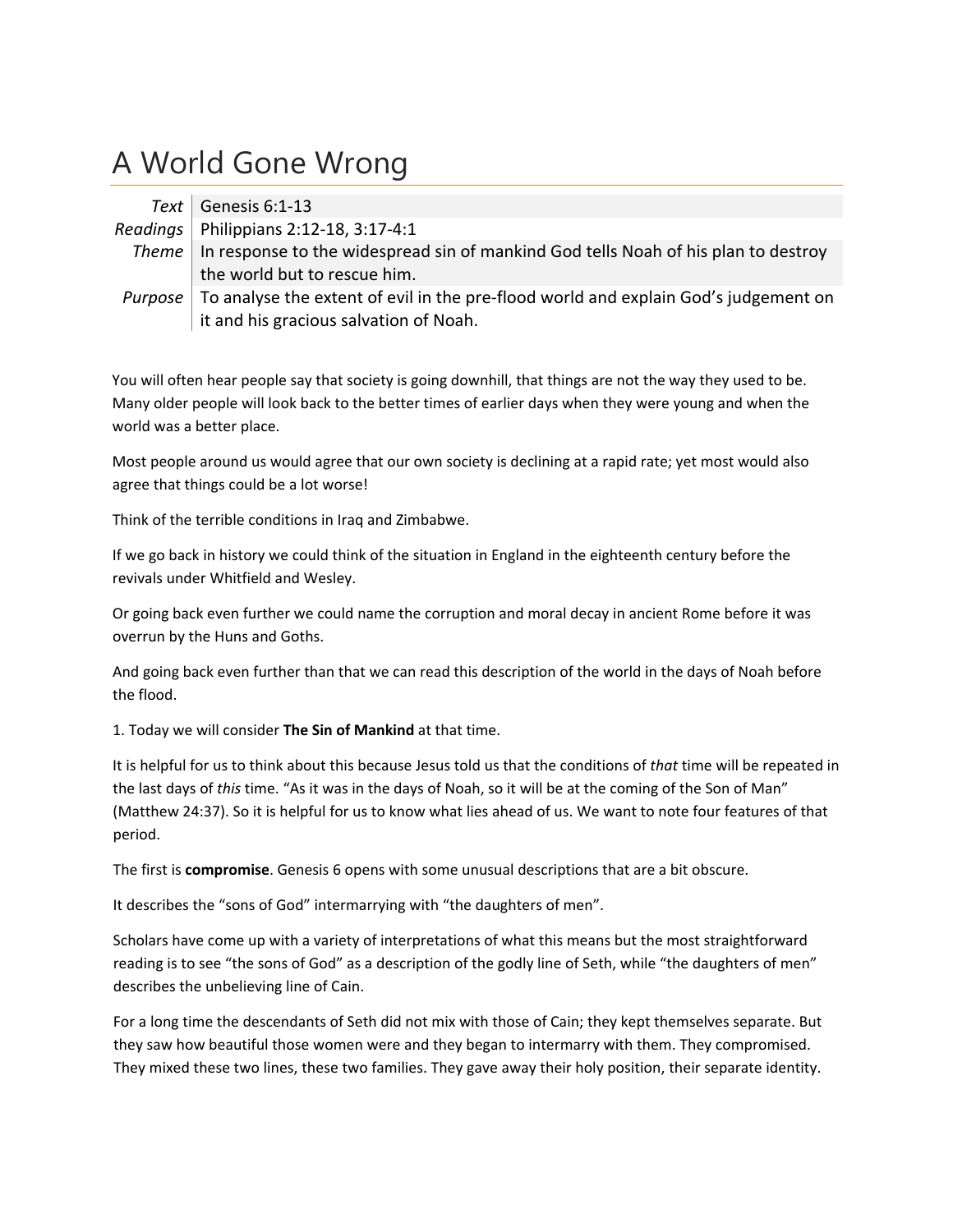The Bible is full of warnings against this practice of intermarriage with unbelievers, and yet it has happened again and again, and it still going on today. Yet when a believer deliberately marries an unbeliever it will have disastrous consequences for them and their marriage and their children.

This was a problem in Corinth and so Paul wrote to them; "Do not be yoked together with unbelievers. For what do righteousness and wickedness have in common? Or what fellow-ship can light have with darkness?" (2 Corinthians 6:14)

Young people, be very careful that you do not compromise your faith by marrying an unbeliever.

The second feature of sin we see here is **arrogance**. Once again we have an unusual statement in verse 4.

It describes the "Nephilim". This word comes from a Hebrew word meaning "to fall", and so describes those who had fallen. Later on it was used to describe people of unusual size and strength ‐ people who were giants.

We are told that they were "heroes of old". These people may have been heroes in the eyes of men, but as far as God was concerned they were sinners, they were fallen and evil. They used their size and strength to get their own way, to get what they wanted.

This happens today as well. Some people are physically strong, others are highly intelligent, and others are influential leaders. Those gifts and abilities can be put to good use, but they are often used for sinful and selfish goals. They usually only increase the influence and extent of sin in their lives. They become more powerful, and more intelligent sinners, but sinners nevertheless.

These men are also described as "men of renown". Literally this reads; "men of name". That same phrase is used by the men who built the tower of Babel who wanted to make a name for themselves (Genesis 11:4).

Later on God promised that he would give Abram a great name (12:3). But these men wanted to be "men of name" in their own right, by their own achievements, in their own strength. They were arrogant and proud.

So the sin of the world at that time began with compromise, it expressed itself in arrogance, and its third feature was that it was **extensive**.

In verse 5 we read; "The Lord saw how great man's wickedness on earth had become…"

The phrase "The Lord saw" takes us back to Genesis 1 when "God saw all that he had made, and it was very good." But when God saw the world in the days of Noah he saw its great wickedness. Evil had reached huge proportions. It was widespread through the world.

The extent of evil is described further in verse 11‐12: "Now the earth was corrupt in God's sight…"

The word "corrupt" can also be translated as destroy. The people of the world were destroying themselves, they were decaying from within, they were self‐destructing.

And the earth was "full of violence". It was a world of anarchy and lawlessness. Might was right. Brute strength won the day. Those with the most power and strength got their own way. It was a world full of anger and hatred, revenge and murder. Think of what is going on today in Bagdad and in Dafur.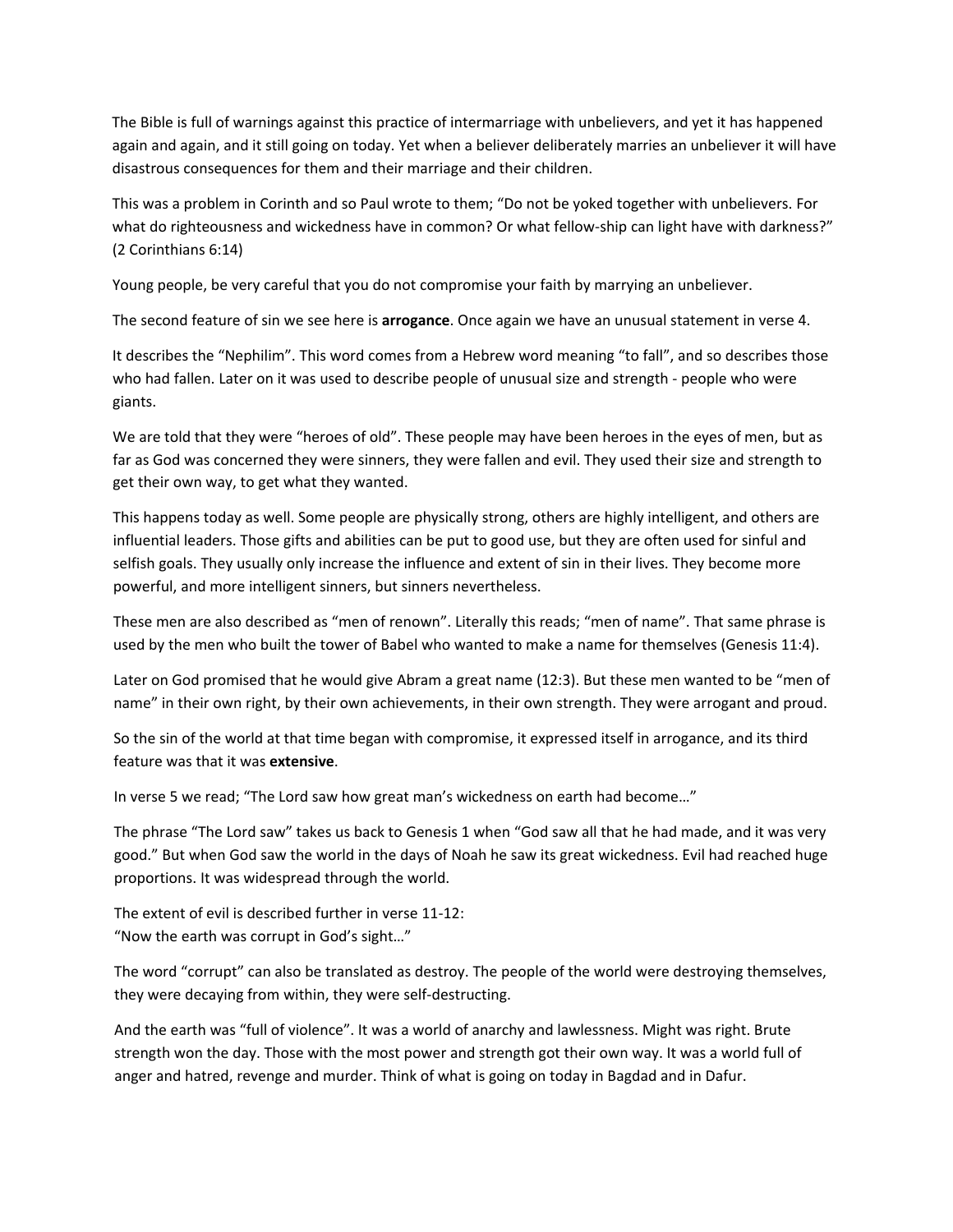And this was true of "all the people" on the earth. This is what God saw.

Not only was sin extensive in that world, it was also **intensive**, it was deep‐rooted in people's minds and deep‐seated in their hearts.

The second half of verse 5 explains that "every inclination of the thoughts of his heart was only evil all the time." Sin affected every inclination, every plan, every purpose, every venture. The thoughts of their hearts were only evil. There was nothing good in them. No redeeming feature. There was no kindness, no mercy, no love, no joy.

Psalm 14 describes God looking down from heaven on the earth to see if there are any who seek him. He discovered that "all have turned aside, they have together become corrupt. There is no one who does good, not even one." (vs 3).

The apostle Paul used those words to describe the situation of the Jews and Gentiles in his day (Romans 3:10f).

And this sin and evil in the world was constant. It was going on "all the time". (vs 5b).

All of these features are present in our world today, and in our society. Evil in New Zealand is not as extensive nor as intensive as it was in the days of Noah, but the trend is downward. Without the grace of God society will decline, evil will increase, wickedness will grow.

When our Lord Jesus thought about this overall trend he asked; "When the Son of Man comes, will he find faith on earth?" (Luke 18:8)

We need to pray that the Lord will have mercy on our town and district and nation; that the Holy Spirit will give men and women a strong conviction of sin and that they might repent and turn to God before he comes in judgement.

2. This brings us then to consider, secondly, **The Response of God**.

His first reaction was **grief**: Verse 6 ‐ "The Lord was grieved that he had made man on the earth, and his heart was filled with pain."

This describes God's emotions in human terms, but they are real emotions; in fact, they are much deeper and more profound than our emotions. Here is a mixture of righteous anger over sin and a deep anguish over what has happened to humanity and to the world.

Think of a father who grieves over a son who has chosen the wrong friends and is turning away from the Lord; or the sorrow of mother who sees her daughter make foolish decisions and pursue her own selfish concerns.

In the same way the Lord grieves when he sees the people he has created choose a path of destruction and evil.

That was illustrated in the life of our Lord Jesus when he wept at the tomb of his friend Lazarus, deeply moved with emotion over the suffering caused by sin and death.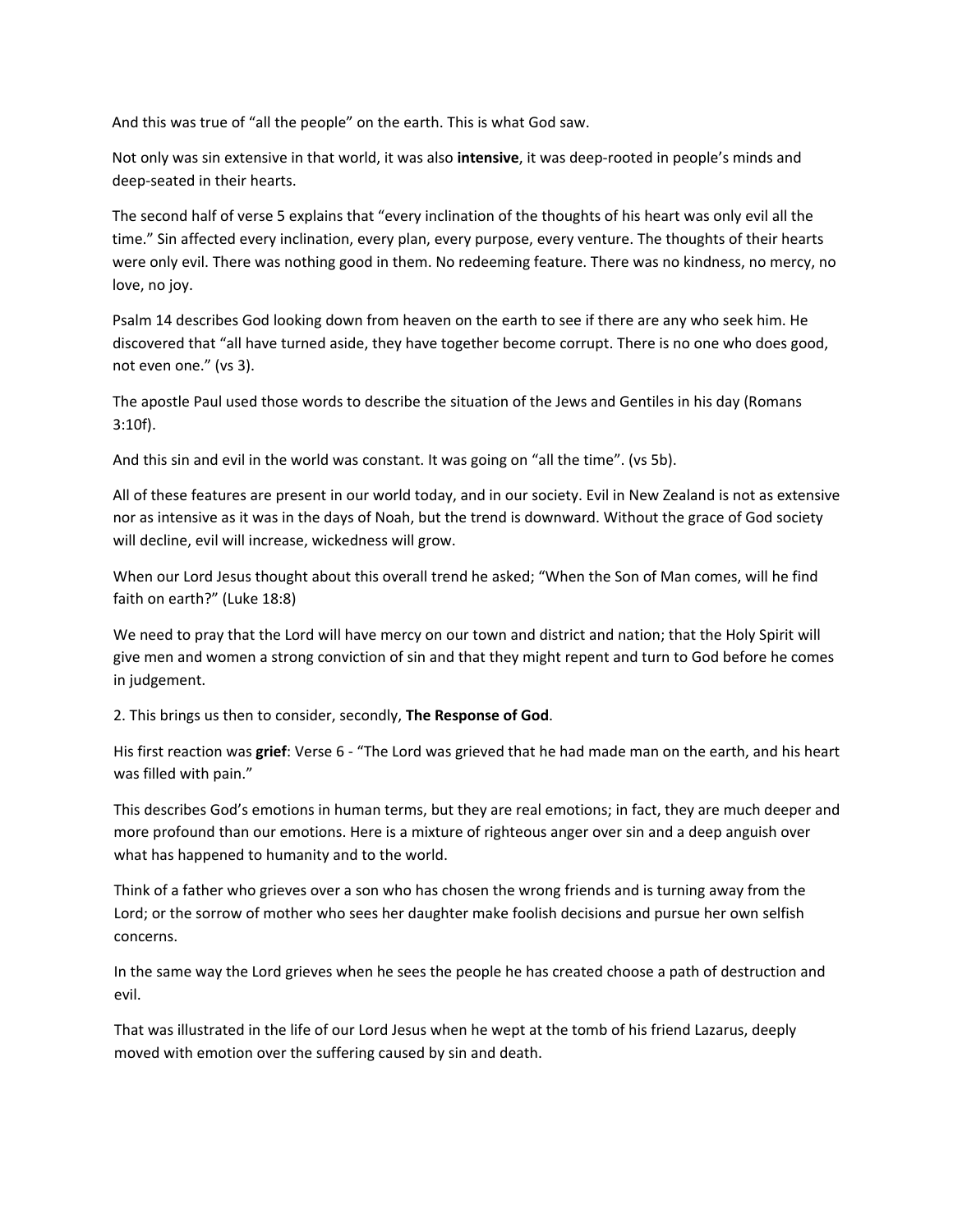Do you feel something of this yourself when you hear news of another murder, of a violent rape, of a home invasion, of the senseless destruction of life and property? Do you feel a righteous anger over sin and injustice in the world? Is your heart filled with pain when you see the consequences of sin worked out in people's lives?

The Lord not only responded with grief but also with the warning of **judgement**.

Verse 7: "So the Lord said; 'I will wipe mankind…from the face of the earth'…"

This is the word used to describe washing a plate and then wiping it clean.

In verse 13 God told Noah that he was going to "put an end to all people" and that he would "destroy both them and the earth". Later on he explained that he would do this by water.

When a natural disaster occurs on a large scale, such as an earthquake, or a volcanic eruption, or a tsunami, we describe these as "acts of God". Many people use that phrase without thought or meaning. Yet these are indeed "acts of God". God is behind everything that goes on. They are all guided and directed by his power. They are warnings of the final judgement that is going to come.

We don't know when that final judgement will come, but the Lord told Noah that the judgement in his day would come in 120 years. Look back to verse 3: "My Spirit will not contend with man forever, for he is mortal; his days will be a hundred and twenty years." Scholars have various interpretations of this verse but it seems best to read it as a time frame for the coming destruction. From this announcement to the time of the flood would be 120 years.

This reminds us that God is serious about sin. He will not leave the guilty unpunished (Ex 34:7). He will deal with sin. He will punish the evildoer, if not immediately, then later. Justice will be done. The scales will be balanced. Wickedness will not go on forever.

This is true of the evil in our own day and age. We easily forget about that. We have it so good in our western world with our amazing technology, our impressive motorways, our tall building, our lovely homes, our beautiful possessions, our delicious food. Yet we need to remember that our world, "for all its ingenious achievements lies under the judgement of God." David Wells writes; "It is all, despite its brilliance, now dying and it has no future. It can offer many pleasurable experiences, many momentary distractions, but it is doomed. It has no long term future and it can offer no meaning besides what it manufactures for the moment, which is as fleeting as the morning mist." (Above All Earthly Powers, p. 230). That's it, this world, as was the world of Noah, is under the judgement of God.

But God not only responded with grief, and with judgement, but also with **grace**.

After a comprehensive description of the sin of the world and God's punishment of it we read, in verse 8, a simple, striking statement of contrast: "But Noah found favour in the eyes of the Lord." The word favour is another way of describing God's grace.

It is significant that God's grace is mentioned before any mention is made of Noah's life before God. Someone has suggested that the phrase "Noah found favour" could be read backwards as, "grace found Noah".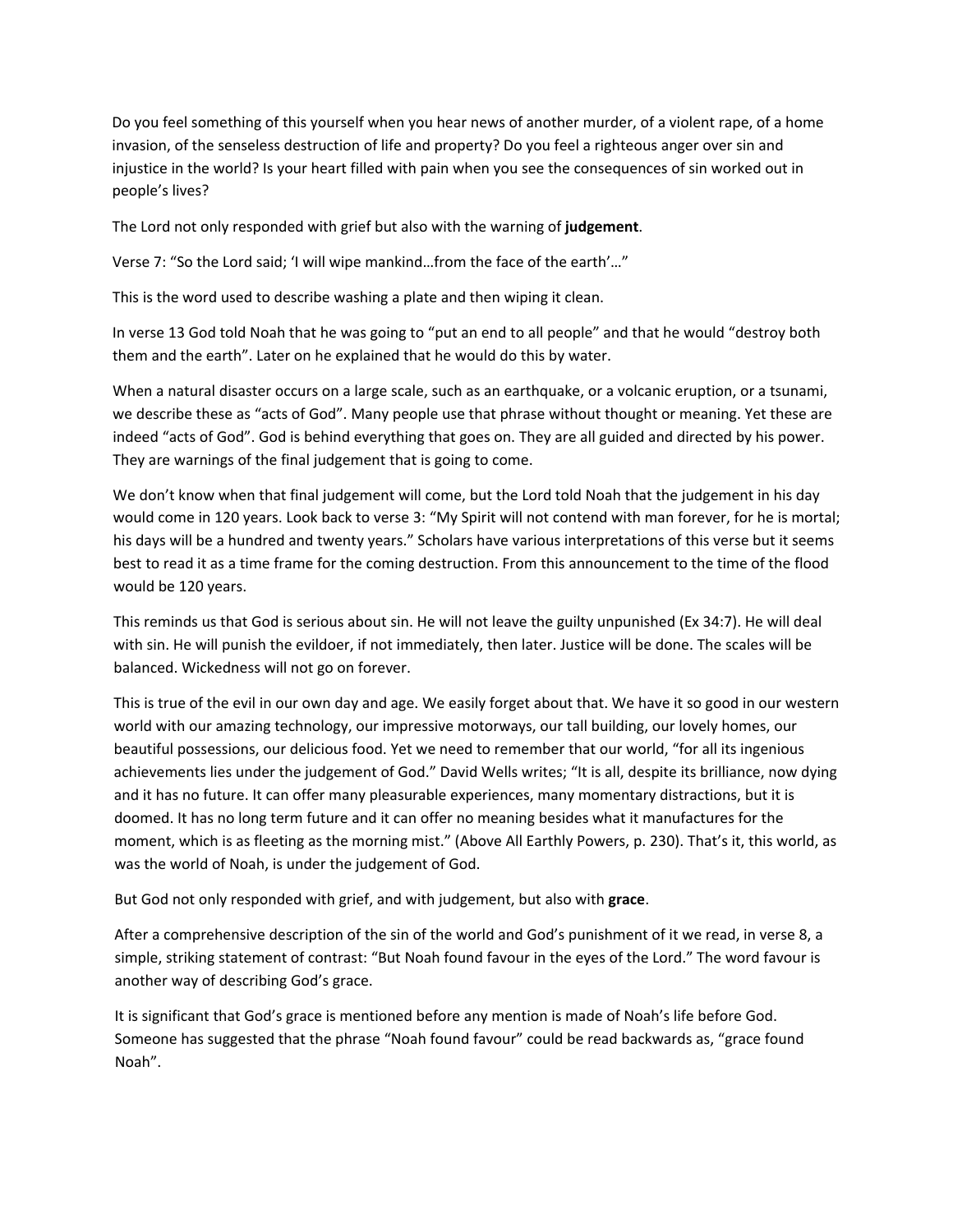That is the consistent emphasis in the Bible; "For by grace you have been saved, through faith…not by works so that no one can boast." (Ephesians 2:8‐9). That was true of Noah and it is true of all of us who believe. You and I were found by God's grace.

Out of that grace Noah lived a righteous life. In Hebrew narrative it is unusual to get a description of someone's character - usually we are left to pick that up from the story - but here we are given a telling description of Noah's life.

He was *a righteous man* who ordered his life according to God's will and obeyed God's commands.

He was "*blameless* among the people of his time". This doesn't mean that was perfect or that he had no sin. It does mean that he stood out in his generation. He was exceptional among his contemporaries. His life was a striking contrast to those around him.

And he *"walked with God"*. That was also said of Enoch. He lived in fellowship with God; he conversed with him in prayer; he enjoyed a life of communion with his Creator. Noah knew God personally and deeply and intimately.

Could this be said of you? We are living in a declining civilisation. The trend is downwards. The days are getting darker. This is a crooked and depraved generation (Philippians 2:15).

Are you living a righteous life?

Are you blameless and pure, living without fault, having a good reputation with those around you?

Are you walking with God in a living personal relationship with him?

Are you praying for the world around you?

Noah found favour in the eyes of the Lord and God chose him to make a new beginning. He would wipe mankind from the face of the earth and then begin with a clean slate. The Lord would start over again. This would mark a major new stage, a new age, another development in God's plan.

Just as Adam headed the first world, so Noah headed the second world. In this he was a type of the Lord Jesus, pointing forward to him.

He did this because he was "a righteous man, blameless among the people of his time, and he walked with God." (6:9)

Jesus too was righteous and blameless ‐ more so than Noah – because Jesus was perfect, he was without sin. Jesus walked with God in the relationship of the Son of God to his Father in Heaven. He walked with God because he had the Spirit of God with him all the time.

But Noah also pointed forward to Jesus because the next major beginning was in Christ. Jesus came as the new representative of humanity. Through his death he established the new covenant in his blood. In the Lord Jesus God began over again, so that anyone who is in Christ Jesus is a new creation.

We live in this period of time, this New Testament age, these last days leading up to the return of Christ. The end of these days will be like the days of Noah. In this darkness you are to "shine like stars in the universe, as